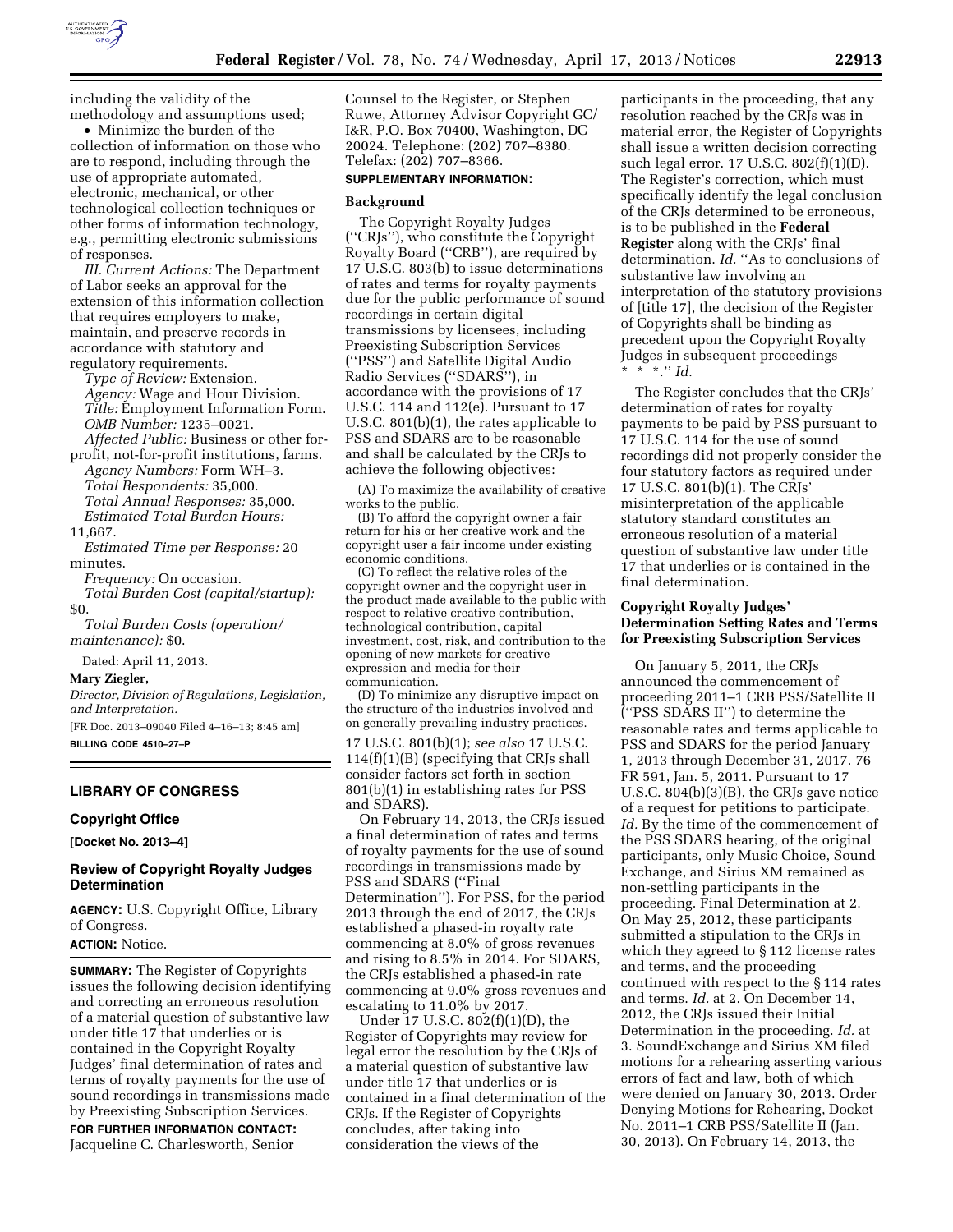CRJs issued their Final Determination of rates and terms for PSS and SDARS.1

This review concerns the CRJs' interpretation and application of the statutory criteria of § 801(b)(1) in establishing rates for PSS, which involved the participants Music Choice and SoundExchange.2 As set forth above, under 17 U.S.C. 801(b)(1), the rates established for PSS under section 114(f)(1)(B) are to be reasonable and calculated to achieve each of four statutory objectives. 17 U.S.C. 801(b)(1); *see also* 17 U.S.C. 114(f)(1)(B) (specifying that CRJs shall consider factors set forth in  $\S 801(b)(1)$  in establishing rates for PSS and SDARS); *accord SoundExchange, Inc.* v. *Librarian of Congress,* 571 F.3d 1220, 1222 (D.C. Cir. 2009) (setting forth statutory standard).

In the proceeding, Music Choice proposed a PSS royalty rate of 2.6% of gross revenues. Final Determination at 9. SoundExchange, for its part, proposed a rate of 15% of gross revenues for the first year of the licensing period, increasing to 45% by 2017. *Id.* The CRJs concluded that these proposals ''were so far apart, and so far from the current rate, that they cannot even be said to describe a 'zone of reasonableness.' '' *Id.*  at 16. In light of this assessment, the CRJs determined that ''[t]he only remaining guidance the Judges have upon which to base the new rates is the current royalty rate of 7.5% of PSS *Gross Revenues.* This rate approximates the middle of the wide spectrum proposed by the parties. It is the rate against which the Judges will test the section 801(b) policy factors.'' *Id.* at 16– 17.3

This approach stands in contrast to the CRJs' methodology in the previous PSS SDARS proceeding (''PSS SDARS I''), as well as in the SDARS portion of

3At a different point in the opinion, the CRJs observed that the benchmark evidence submitted by the PSS parties in support of their proposals, which included licensing agreements with various third parties and expert analysis thereof, ''failed to provide the means for determining a reasonable rate for the PSS, other than, perhaps to indicate the extreme ends of the range of reasonable rates.'' Final Determination at 20. This statement appears to contradict somewhat the CRJs' earlier conclusion, described above, that the parties had failed to establish any zone of reasonableness whatsoever. What is clear, however, is that in applying the § 801(b)(1) factors, the CRJs did not consider a range of 2.6% to 15%, or any other range of possible rates, but instead assessed only the singular rate of 7.5% under each of the four statutory factors. *See Id.* at 20–29.

the instant proceeding, pursuant to which the CRJs applied the statutory factors to a range of potentially applicable rates determined to lie within the ''zone of reasonableness'' in order to ascertain which rates among those considered should be adopted. *See* 73 FR 4080, 4094–98, Jan. 24, 2008 (identifying 2.35% to 13% as the zone of reasonableness and applying the statutory factors to adopt rates within that zone); Final Determination at 49–62 (analyzing SDARS rates within a ''zone of reasonableness'').4 As this process has been explained by the Court of Appeals for the D.C. Circuit, '' 'To the extent that the statutory objectives determine a range of reasonable royalty rates that would serve all [the] objectives adequately but to differing degrees, the [Board] is free to choose among those rates, and courts are without authority to set aside the particular rate chosen by the [Board] if it lies within a zone of reasonableness.'' *Recording Indus. Ass'n* v. *Librarian of Congress,* 608 F.3d 861, 865 (D.C. Cir. 2010) (alterations in original).5

Here, instead of analyzing a range of potentially acceptable rates for PSS under the section 801(b)(1) factors, the CRJs instead chose to apply the four statutory objectives to only the existing statutory rate of 7.5%. In the case of the first section 801(b) factor—maximizing the availability of creative works—the CRJs determined that ''the policy goal of maximizing creative works to the public is reasonably reflected in the current rate and, therefore, no adjustment is necessary.'' Final Determination at 22. With respect to the second factor, however—affording fair return/fair income to copyright owners and users the CRJs concluded, in light of a

<sup>5</sup>The Register does not mean to suggest that there is only one conceivable approach to satisfy the statutory criteria, but merely to point out an established methodology for testing potential rates against the section 801(b)(1) factors. *Cf.* Mechanical and Digital Phonorecord Rate Determination Proceeding, 74 FR 4510, 4522–26, Jan. 26, 2009 (considering specific penny rates for the reproduction and distribution of musical works under section 801(b)(1) and finding that such rates satisfied all four factors without any need for adjustment).

prospective increase in Music Choice's usage of sound recordings, that ''a 1% upward adjustment of the benchmark (from 7.5% to 8.5% of *Gross Revenues*), phased in during the early part of the licensing period, is appropriate to serve the policy of fair return/fair income.'' *Id.*  at 25. Turning to the third factor—the relative roles of copyright owners and users—the CRJs reverted to the 7.5% rate, opining that ''[u]pon careful weighing of the evidence \* \* \* no adjustment [to the current 7.5% rate] is warranted.'' *Id.* at 27. With respect to the fourth factor—minimizing disruptive impact—''the Judges [were] not persuaded by the record testimony or the arguments of the parties that the current PSS rate [of 7.5%] is disruptive to a degree that would warrant an adjustment, either up or down.'' *Id.* at 29.

In sum, the CRJs' analysis yielded conflicting results. An upward adjustment to the current 7.5% rate was found to be warranted under factor two, while factors one, three and four indicated that the rate should remain the same. Following this mixed review of the 7.5% rate under the statutory factors, the CRJs—without any explanation of how these disparate results might be reconciled—chose to adopt a ''phased-in'' rate structure starting at 8.0% in 2013, and increasing to 8.5% for the years 2014 through 2017. *Id.*6

On March 15, 2013, the Copyright Office issued a Notice of Review for Legal Error in Docket No. 2011–1 CRB (''Notice''). In the Notice, the Office sought comments, *inter alia,* on whether the PSS rates in the final determination ''were properly evaluated under each of the four statutory objectives as required by 17 U.S.C. 801(b)(1).'' Notice at 2; 17 U.S.C.  $802(f)(l)(D)$  (in conducting review for legal error, Register is to take into account the views of the participants).7

The Office received responses to this question from the two interested parties, Music Choice and SoundExchange.8 In its comments, Music Choice asserted that because the CRJs had erroneously selected 7.5% from the PSS SDARS I determination as the benchmark rate for their consideration, the evaluation of the four policy objectives based on this

8Sirius XM responded to the Notice but did not weigh in on the PSS issue.

 $^{\rm 1}\!$  The Final Determination reflected the views of two of the three CRJs. The third CRJ, Judge Roberts, filed a separate opinion concurring in part and dissenting in part. In referencing the ''CRJs'' in the course of discussing the majority opinion, the Register is referring to the two majority judges.

<sup>2</sup>Sirius XM participated in proceeding only with respect to rates for SDARS.

<sup>4</sup> In its motion for rehearing, SoundExchange took issue with the way in which the CRJs defined the zone of reasonable rates for SDARS, as the Final Determination appears to suggest two possible ranges. *Compare* Final Determination at 48–49 (suggesting zone was 7% to 22.32%), with Final Determination at 61 (suggesting 12%–13% as the top of the zone of reasonableness). In rejecting SoundExchange's motion, the CRJs stated that ''the Judges determined that the zone of reasonableness had a floor of 7% \* \* \* and an upper bound 'that can be no more than 22.32%.''' Order Denying Motions for Rehearing at 3. The rates established by the CRJs for SDARS after considering the statutory factors fell within both possible zones. Final Determination at 68.

<sup>6</sup>The phase-in was designed to ''moderate any potential negative impact the rate increase might have on the PSS.'' Final Determination at 29.

<sup>7</sup>The Register's Notice posed additional questions to the participants. With regard to those additional questions, the Register has closed her review for legal error without reaching any conclusions. No inferences or precedential value shall be drawn from the Register's decision to not to express any conclusions on those questions.